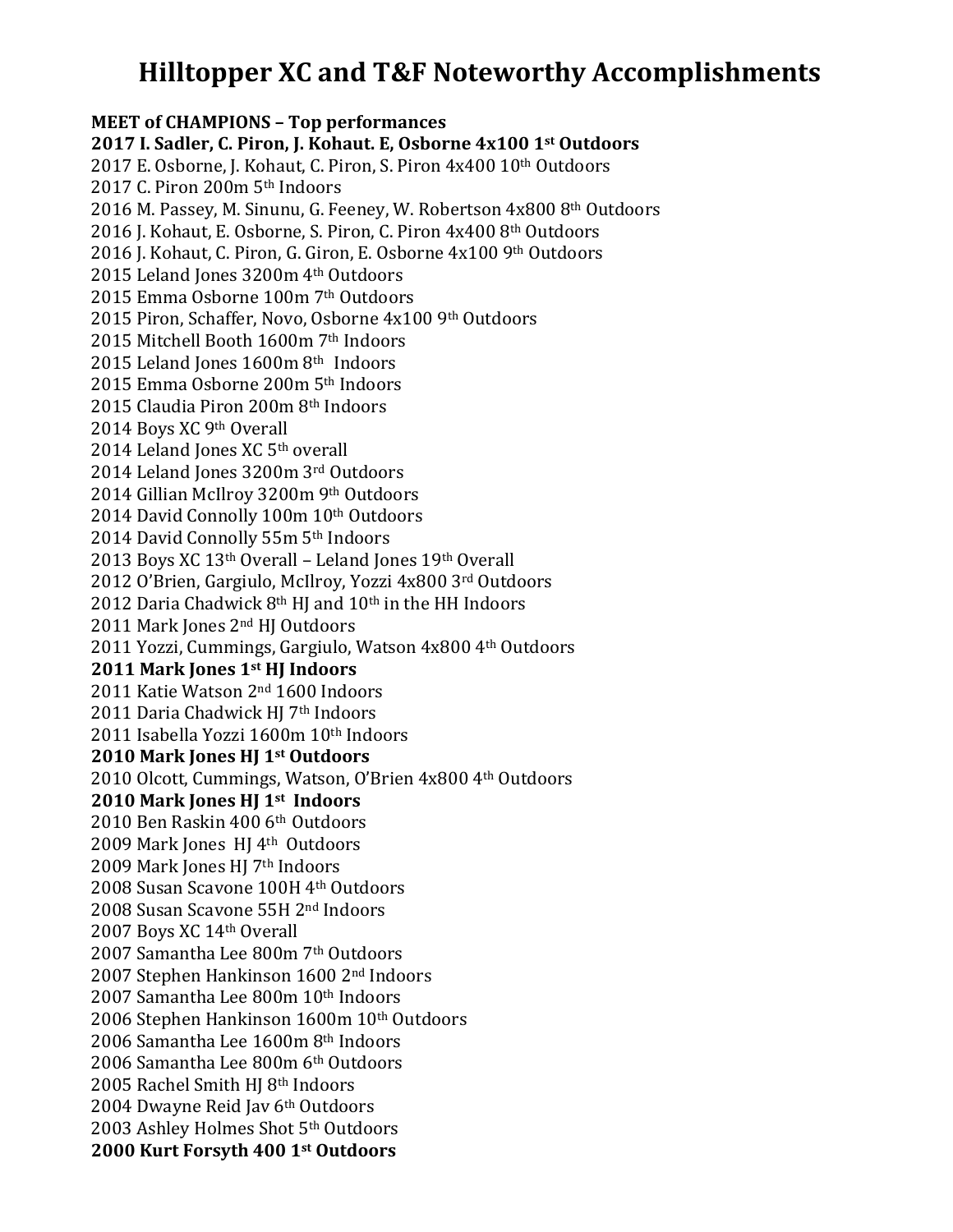#### **1981 Theresa Gschwind 1500m 1st Indoors 1980 Theresa Gcshwind 3000m 1st Outdoors 1980 Theresa Gschwind 3000m 1st Indoors**

### **STATE GROUP CHAMPIONSHIPS**

2015 Group Champions DMR (meet record) Mitchell Booth, Conner Tomasello, Ryan Blume, Leland Jones

2015 Group Champions 4x400 Claudia Piron, Jackie Kohaut, Karina Veloso, Emma Osborne 2014 Boys XC Group 3 State Champions - Jones, Booth, Blume, Manion, Heckelman, P. Murray, Sinunu

2014 Group Spring Champions 4x800 Lauren Diaz, Emily Chin, Allison Curley, Gillian McIlroy 2012 Group Champions DMR Kirsty Gargiulo, Aleixa Diaz, Isabella Yozzi, Gillian McIlroy

2007 Group Champions 4x800 Samantha Lee, Paige Boehmcke, Kayla McDonald, Nikki Hallenborg

- 2015 Leland Jones 3200m Group 3 Outdoors
- 2015 Leland Jones Group 1600m Group 2 Indoors
- 2014 Leland Jones Group 3 Cross Country
- 2014 Leland Jones 3200 Outdoors
- 2011 Mark Jones HJ & LJ Outdoors
- 2011 Mark Jones HJ Indoors
- 2010 Mark Jones HJ Outdoors
- 2010 Mark Jones HJ Indoors
- 2009 Mark Jones HJ Outdoors
- 2009 Ben Raskin 400 Outdoors
- 2008 Susan Scavone 100H Outdoors
- 2008 Susan Scavone 55H Indoors
- 2007 Susan Scavone 100H Outdoors
- 2007 Samantha Lee 800 Indoors Group Meet Record
- 2005 Samantha Lee 800 Outdoors
- 2000 Kurt Forsyth 200m & 400m Outdoors

## **TEAM ACCOMPLISHMNENTS**

2016 Girls Winter Sectional Champions

2015 Girls Spring Sectional Champions

2014 Boys Cross Country Group, Sectional, County & Conference Champions

2014 Girls Cross Country Conference Champions

2014 Girls Spring Sectional Champions

2014 Girls Winter Sectional Champions

2013 Boys Cross Country Conference and Sectional Champions

2012 Girls Cross Country County & Conference Champions

2012 Girls Spring Mountain Division Union County Conference Champions

2011 Girls Cross Country County & Conference Champions

2011 Girls Winter Track North 2 Group 2 Champions

2011 Girls Winter Track Individual & Relay County Champions

2010 Girls Cross Country County & Conference Champions

2010 Boys Spring Track North 2 Group 2 Champions

2009 Girls Cross Country County and Conference Champions

2008 Girls Cross Country IH Conference Champions